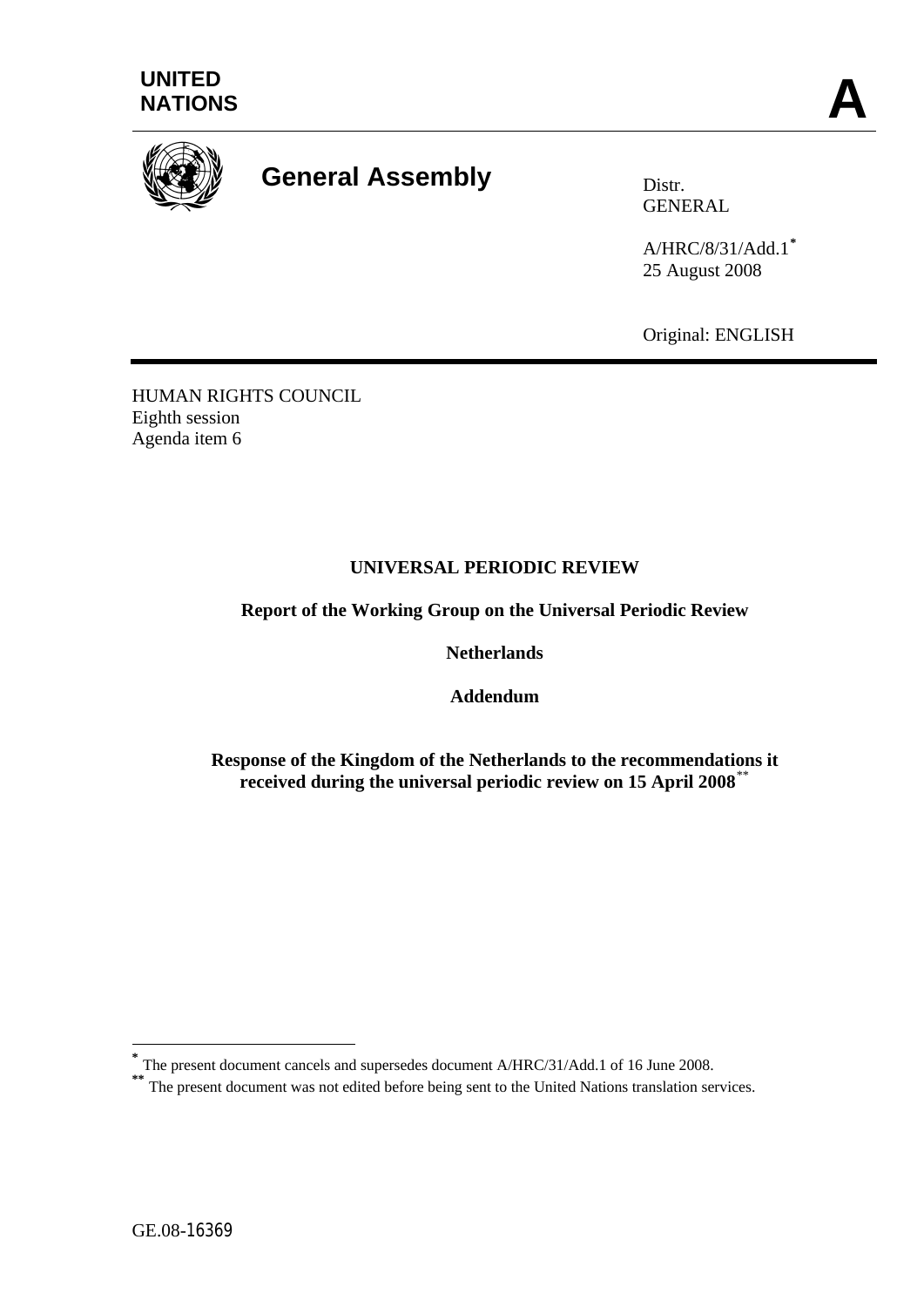#### **RESPONSE OF THE KINGDOM OF THE NETHERLANDS TO THE RECOMMENDATIONS IT RECEIVED DURING THE UNIVERSAL PERIODIC REVIEW ON 15 APRIL 2008**

## **1. Ratify as soon as possible the International Convention on the Protection of All Persons from Enforced Disappearance (France);**

1. The Kingdom of the Netherlands can support this recommendation. It has signed the International Convention on the Protection of All Persons from Enforced Disappearance on 29 April 2008 and will start the national process of ratification later this year**.**

## **To ratify the Optional Protocol to the Convention against Torture and Other Cruel, Inhuman or Degrading Treatment or Punishment;**

2. The Kingdom of the Netherlands can support this recommendation and will start the national process of ratification later this year.

## **To ratify the Optional Protocol to the Convention on the Rights of the Child on the involvement of children in armed conflict (Brazil)**

3. The Kingdom of the Netherlands can support this recommendation and has already started the national process of ratification. The Protocol is currently under review in Parliament and it is expected that the ratification process will be completed early in 2009.

## **To set clear time frames in this regard, and that the Human Rights Council be informed accordingly (Russian Federation)**

4. See the above answers.

## **2. Initiate a debate on the death penalty, with a view to reaching responsive conclusions consistent with international human rights law (Egypt)**

5. The Kingdom of the Netherlands firmly opposes the death penalty everywhere. Capital punishment was abolished in the Netherlands in 1870. This principle is enshrined in the Constitution and applies even in wartime. The Kingdom of the Netherlands pursues the worldwide abolition of the death penalty partly through its bilateral foreign policy and more importantly through close cooperation with its EU partners. The Kingdom of the Netherlands therefore can not support this recommendation.

## **3. Reconsider the legality of prostitution given its impact on the realization of a whole range of rights (Egypt)**

6. The regulation of the sex industry enables the government to exercise more control over the sex industry and to counter abuses. This approach is in the interest of the sex workers and it facilitates action against sexual violence, sexual abuse and human trafficking. Due to evaluations and information coming from criminal cases the government announced new measures in the area of stricter control and law enforcement. Special protection and care will be provided for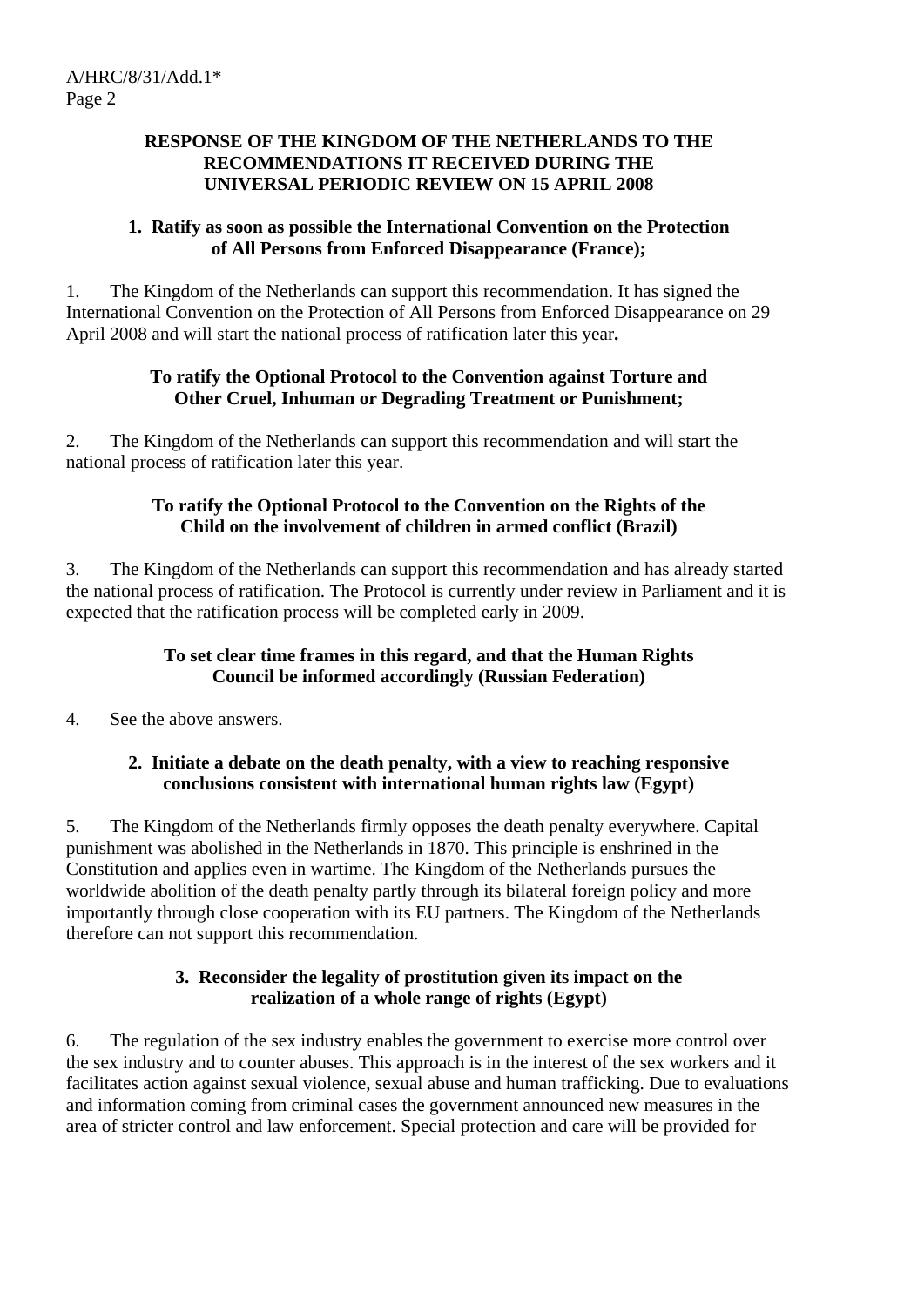victims and women wishing to leave the industry. The Kingdom of the Netherlands therefore can not support this recommendation.

## **4. That a mechanism be established with a view to verifying that political parties and social institutions do not adopt racist or xenophobic programmes (Egypt)**

7. The Kingdom of the Netherlands finds it difficult to support this recommendation because it does not have any preventive or precautionary supervision on political parties and their ideas or programmes. However, political parties do have to respect the law and the dissolution of political parties is possible by judicial decision only. It has already occurred in the past that a political party was dissolved after it was found guilty of racial discrimination.

## **5. Lawmakers discharge their responsibility under the International Covenant on Civil and Political Rights, in particular with regard to the prohibition of incitement to hatred by law, and enacting the necessary restrictions to protect the rights of others (Egypt)**

8. The Kingdom of the Netherlands can support this recommendation. Articles 137c to 137e of the Dutch Criminal Code prohibit hate speech or other means of inciting hatred. In general it is prohibited to insult someone (article 261-271 Dutch Criminal Code). The rights of others are not only protected by criminal law, but also by fundamental rights of others (case law offers good insight into specific situations in which one fundamental right weighs more heavily than another) and civil law on unlawful act, in particular the damage of someone's honour and good name.

## **6. Take appropriate measures to prevent the use of excessive force by security forces when forcibly repatriating migrants, refugees and asylum-seekers (Nigeria)**

9. The Kingdom of the Netherlands can support this recommendation. Many safeguards apply to exceptional situations in which the use of limited and proportional force by expulsion of persons is allowed. An independent committee supervises the process regarding return, including forced expulsions and the use of force. Recently it concluded that no structural excessive force is used in the process of expulsion. In addition, the committee made recommendations to further limit the necessity the use of force in individual cases. These recommendations were used to further improve the process of return and forced expulsions.

# **7. Accede to the International Convention on the Protection of the Rights of All Migrant Workers and Members of Their Families (Egypt, Peru, Algeria);**

10. The Kingdom of the Netherlands has not signed this convention because it is opposed in principle to rights that could be derived from it by aliens without legal residence rights. The Kingdom of the Netherlands therefore can not support this recommendation.

# **To increase its efforts to prevent acts of discrimination against migrants (Algeria)**

11. The Kingdom of the Netherlands can support this recommendation. The legislative structure in the Netherlands to combat all forms of discrimination, including racism and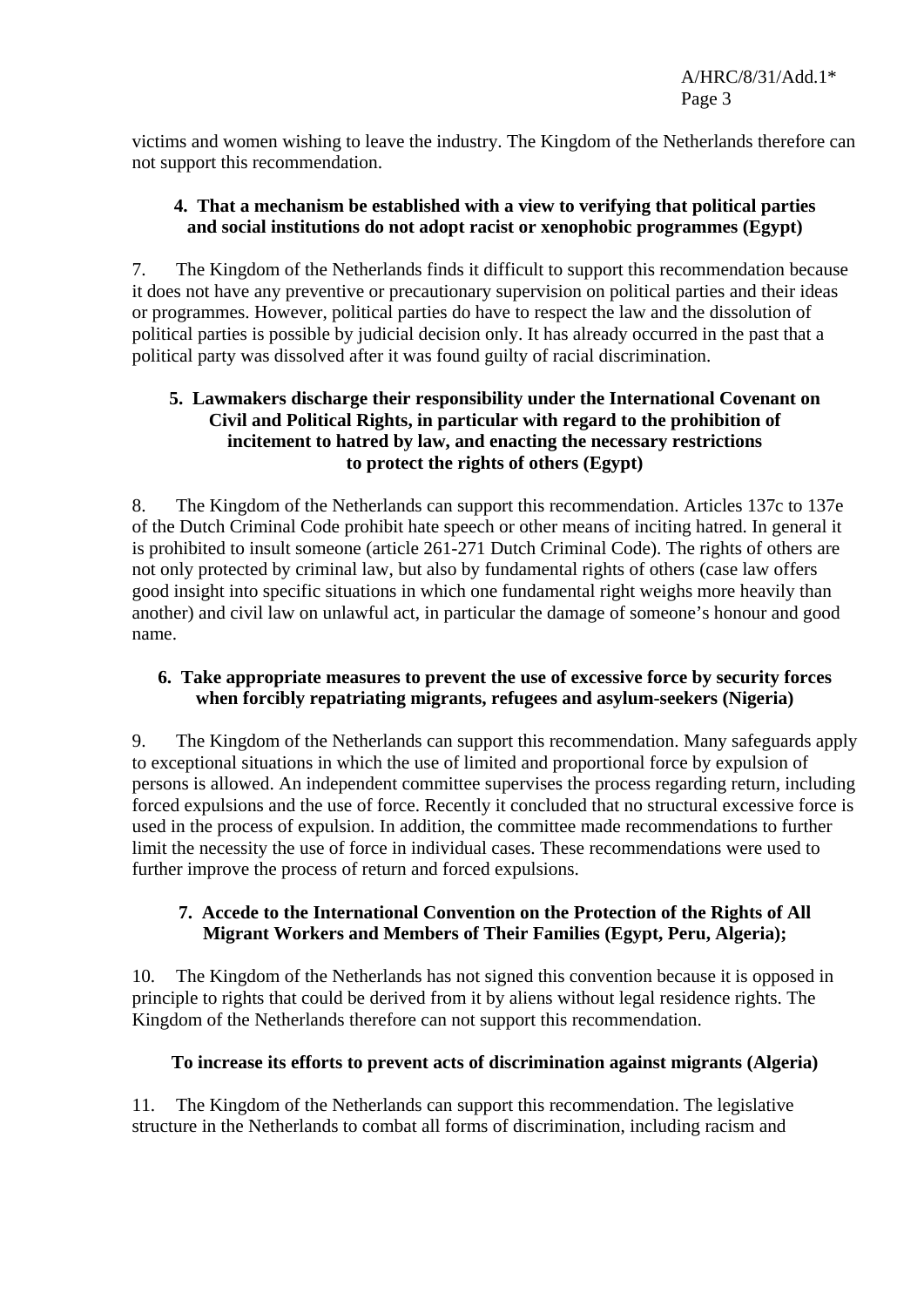discrimination on the ground of religion, is being enhanced by the development of a national network of antidiscrimination bureaus. These bureaus can assist victims of discrimination, register all complaints of discrimination and raise awareness on a local level. The antidiscrimination bureaus work together with the police and the prosecutor's office to prosecute discrimination. A law to oblige all municipalities to install an antidiscrimination bureau has been sent to Parliament.

#### **8. Continue efforts to intensify the investigation and prosecution of racial hatred and related violence through criminal legal proceedings and other measures (Canada) and to implement all the articles of International Convention on the Elimination of All Forms of Racial Discrimination (Cuba)**

12. The Kingdom of the Netherlands can support these recommendations and will continue to intensify the investigation and prosecution of racial hatred and related violence through criminal legal proceedings and other measures. Extensive information on the implementation of the convention in the Netherlands has been submitted to CERD in November 2007.

## **9. Ensure that information on the implementation of human rights conventions in the overseas territories be consistently included in reports to treaty bodies (United Kingdom, Russian Federation, Algeria)**

13. The Kingdom of the Netherlands can support this recommendation. It is committed to submit one report covering all three countries and will do its utmost to ensure that future reports will be covering the entire Kingdom.

# **10. Consider withdrawal of reservations with respect to the Convention on the Rights of the Child (Russian Federation)**;

14. The Kingdom of the Netherlands will not withdraw its reservations with regard to Articles 26, 37 subsection c, and 40 of the Convention on the Rights of the Child. The reasons for these reservations remain relevant and the Kingdom can therefore not support this recommendation.

## **Consider withdrawal of reservations with respect to the International Covenant on Economic, Social and Cultural Rights with regard to the Netherlands Antilles (Russian Federation, Algeria)**

15. The Government of the Netherlands Antilles has this matter under consideration. The Government of the Kingdom of the Netherlands will inform the Treaty Body about its progress in the next ICESCR report.

## **11. Strengthen rules and regulations with regard to hatred, defamation of religions and Islamophobia (Islamic Republic of Iran). Enforce legislation on equality and nondiscrimination and adopt measures to combat Islamophobia (Saudi Arabia)**

16. The Kingdom of the Netherlands can support the recommendation to promote tolerance and combat discrimination on all grounds but will not develop additional rules and regulations with regard to hatred, defamation of religion and Islamophobia. The Dutch constitution and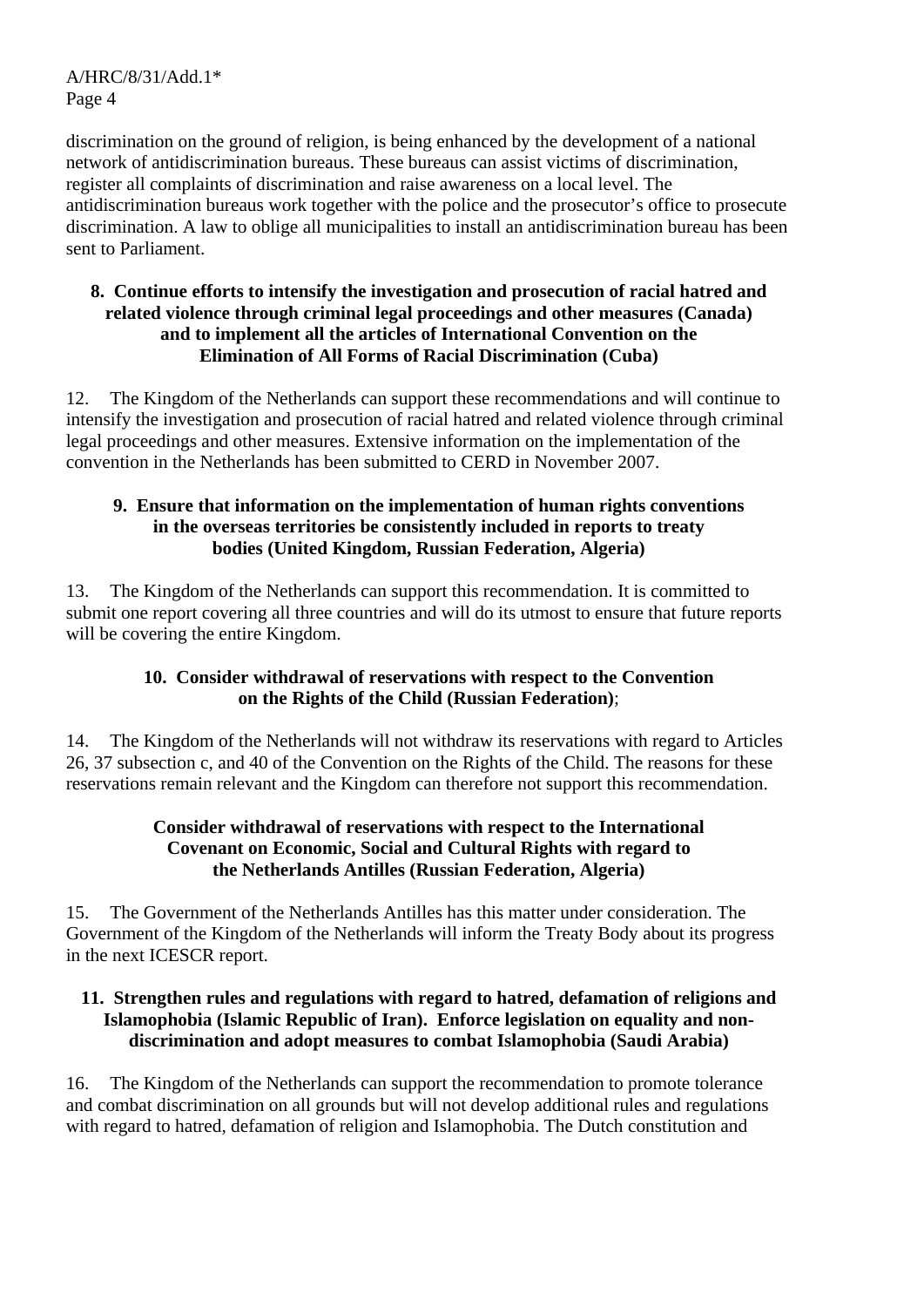legislation provide herein adequately. However, the prevention and combating of discrimination, including combating of Islamophobia, has the government's special attention and a policy plan is currently being developed that aims at combating racial discrimination on the labour market, to intensify the prosecution of racial hatred by law enforcement and criminal investigation, in law enforcement, criminal investigation and on the Internet. Furthermore, the government facilitates a public debate to promote knowledge and mutual respect and understanding of the wide range of (religious) beliefs, convictions, norms and values that prevail in Dutch society and to help strengthen peoples' abilities to solve problems in a constructive and peaceful manner.

## **12. To promote and strengthen the foundation of the family and its values among the society (Islamic Republic of Iran)**

17. The Kingdom of the Netherlands can support this recommendation which already gets all necessary attention. Families in all their various manifestations play a crucial role in society. The government's job is to create the right conditions for families to play their role successfully. Since February 2007, the Netherlands has a Ministry for Youth and Families. In June 2007, the Dutch Government published its Youth and Family program.

#### **13. Take a leading role in setting the tone of the current national debate on integration issues and have the voices of migrants and other groups also be heard (Turkey). Continue to engage in a national dialogue with a view to promoting respect for diversity and tolerance and consider establishing an institutional mechanism to ensure respect for diversity and tolerance (India)**

18. The Kingdom of the Netherlands can support the recommendation to take a leading role in setting the tone of the debate. It continues to engage in dialogues on the national and local levels with minority and religious organisations to promote respect and tolerance. The Kingdom of the Netherlands however, can not support the recommendation to establish additional institutional mechanisms to ensure respect for diversity and tolerance.

19. See also the response to recommendation 7 and 11.

## **14. Complete investigations about civil and criminal implications concerning the release of the film "Fitna" and initiate prosecution of the author in accordance with Dutch law (Pakistan)**

20. The investigation with regard to civil proceedings has been completed and led to the conclusion that civil proceedings will not be started. The investigation with regard to possible criminal proceedings is still in progress.

#### **15. Consider formulating measures that would recognize that a truly meaningful enjoyment of the right to freedom of expression is only realized when exercised with responsibility (Malaysia); and undertake proactive measures aimed at preventing the instrumentalization of the freedom of expression to justify campaigns of incitement to racial hatred and violence in the Netherlands (Algeria)**

21. The Kingdom of the Netherlands can not support these recommendations and will not take proactive measures. The freedom of expression however, although an important fundamental right, is not unlimited. Expressions which are gratuitously offensive and do not contribute to the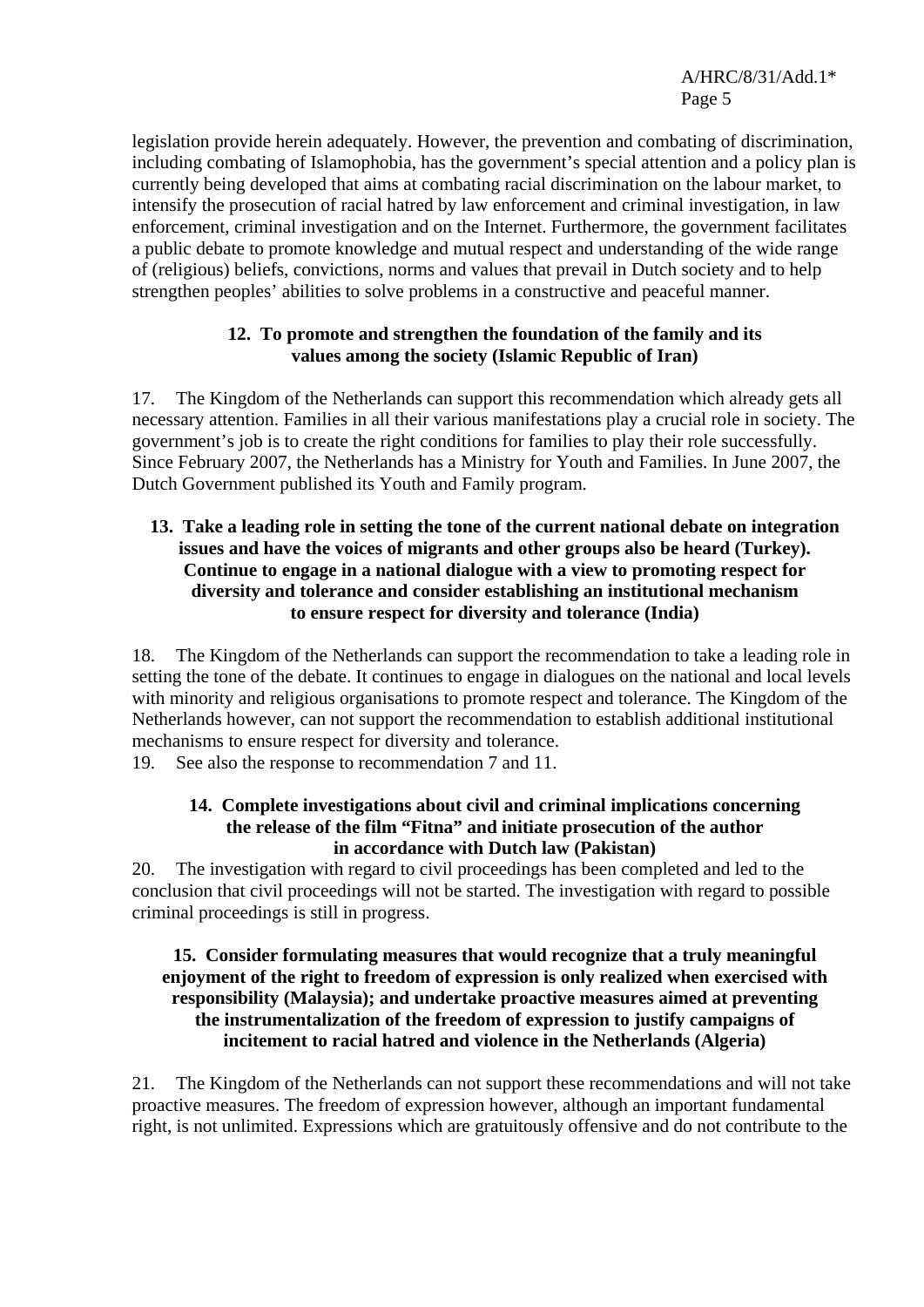public debate, are liable for punishment under the Dutch Criminal Code. It is one's responsibility not to exceed these boundaries of the freedom of expression.

## **16. Ensure the inclusion of a gender perspective in the follow-up to the UPR (Slovenia)**

22. The Kingdom of the Netherlands can support this recommendation and will act conformingly.

#### **17. Take part in international activities to promote and protect human rights on the basis of equitable and mutual respect for dialogue (Belarus)**

23. The Kingdom of the Netherlands can support this recommendation in the sense that it too prefers to promote and protect human rights on the basis of equitable and mutual respect for dialogue. The universal periodic review is a good example how this can be materialised. However, this does not deprive states of the right to make use of other measures like special debates, statements or resolutions in cases of grave or continuous human rights violations.

## **18. Undertake consistent efforts to counter racism and promote social and religious cohesion (Indonesia)**

24. The Kingdom of the Netherlands can support the recommendation to counter racism and promote social cohesion. Combating discrimination in all forms is one of the priorities of the government which is preparing a Policy Plan to combat racism that will be presented to Parliament in mid-2008. Dutch integration policy is aimed at enforcing social cohesion between ethnic groups in society.

25. The Kingdom of the Netherlands can not support the recommendation to promote religious cohesion. Diversity (including religious pluralism) is embedded in the Constitution. Freedom of religion means the freedom to practice one's own religion, but also the obligation to respect the religious beliefs of others and to accept apostasy and the fact that some people may have no religious beliefs at all.

26. See also the responses to recommendations 11 and 13.

## **19. Consider implementing the recommendations of the Special Rapporteur on violence against women and CEDAW (India);**

27. The Kingdom of the Netherlands can support this recommendation. Many recommendations of the Special Rapporteur have already been implemented or are in the process of implementation. The Netherlands is e.g. in the process of ratifying the Council of Europe Treaty against Human Trafficking. Furthermore, in the field of domestic violence, to further stimulate knowledge and awareness of the gender-related character of domestic violence, an information process is initiated in an interdepartmental context under coordination of the ministry of Justice. With regard to recommendations in the field of honour related violence, special school education programs are being developed or funded. The Kingdom of the Netherlands will inform Member States in detail on the implementation of the CEDAW recommendations in its forthcoming 5th report to CEDAW.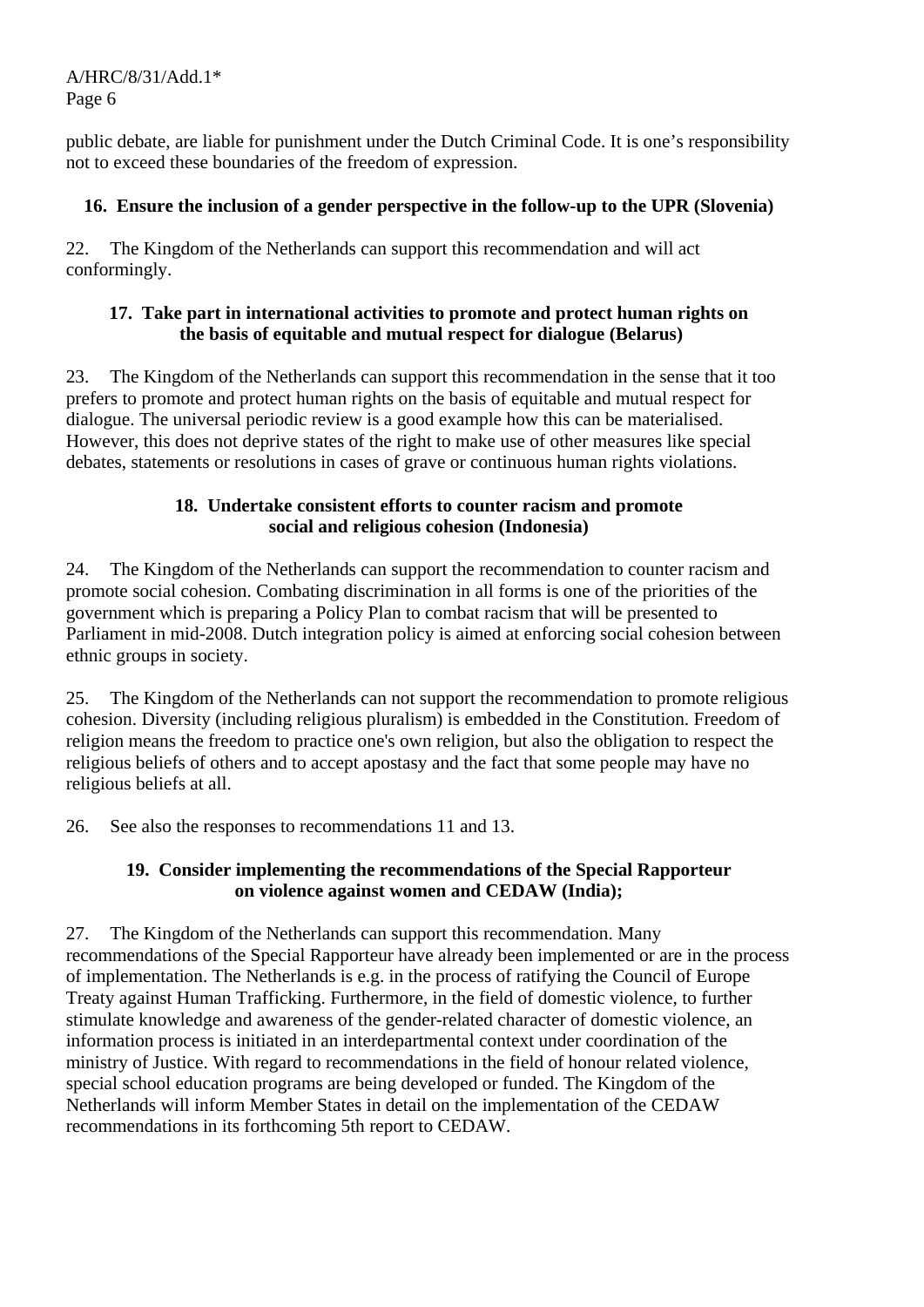#### **Strengthen measures to increase the participation by ethnic minority women in line with CEDAW recommendations, and consider intensifying human rights education (Ghana)**

28. The Kingdom of the Netherlands can support this recommendation which is already being implemented in a government action plan called 'Emancipation and Integration'. The Kingdom of the Netherlands will inform Member States in detail on the implementation of the CEDAW recommendations in its forthcoming 5th report to CEDAW.

#### **20. Continue to promote awareness of diversity and multiculturalism at all levels of education (Algeria, Republic of Korea)**

29. The Netherlands can support and is already implementing this recommendation. Dutch schools are obliged by law to promote active citizenship and social integration in the curriculum and to let their students experience multiculturalism within their peer groups.

## **21. Address the issue of demand in the destination country in order to be successful in the fight against trafficking in persons (Bangladesh)**

30. The Kingdom of the Netherlands can support this recommendation. In order to raise awareness with employers on human trafficking, government will initiate an information campaign targeting employers. Other measures include strengthening of the Labour Inspectorate and Special Investigation Services in the control and enforcement of forced labour and crossborder cooperation between countries of origin and countries of destination which we already practised with Nigeria. However, push and pull factors for human trafficking need to be addressed by both destination countries and countries of origin.

## **22. While promoting the rights of freedom of opinion and expression, pay due attention to commiserating responsibility and respect for others (Bangladesh)**

- 31. The Kingdom of the Netherlands can support the recommendation.
- 32. See also the response to recommendation 15.

#### **23. Review its legislation in order to protect fundamental rights of all persons, independently of their migrant status, and take necessary measures regarding discrimination against women refugees, migrants and women from ethnic groups, and to guarantee the integration of all female children (Mexico)**

33. See the response to recommendation 7.

#### **24. Establish or strengthen the machinery for reviewing the accelerated procedure of 48 hours in order to guarantee the rights of the asylum-seekers (Mexico)**

34. The Kingdom of the Netherlands can support this recommendation and implementation is already in progress. In its coalition agreement, dated 7 February 2007, the government has undertaken to improve the asylum procedure, particularly the accelerated procedure of 48 hours.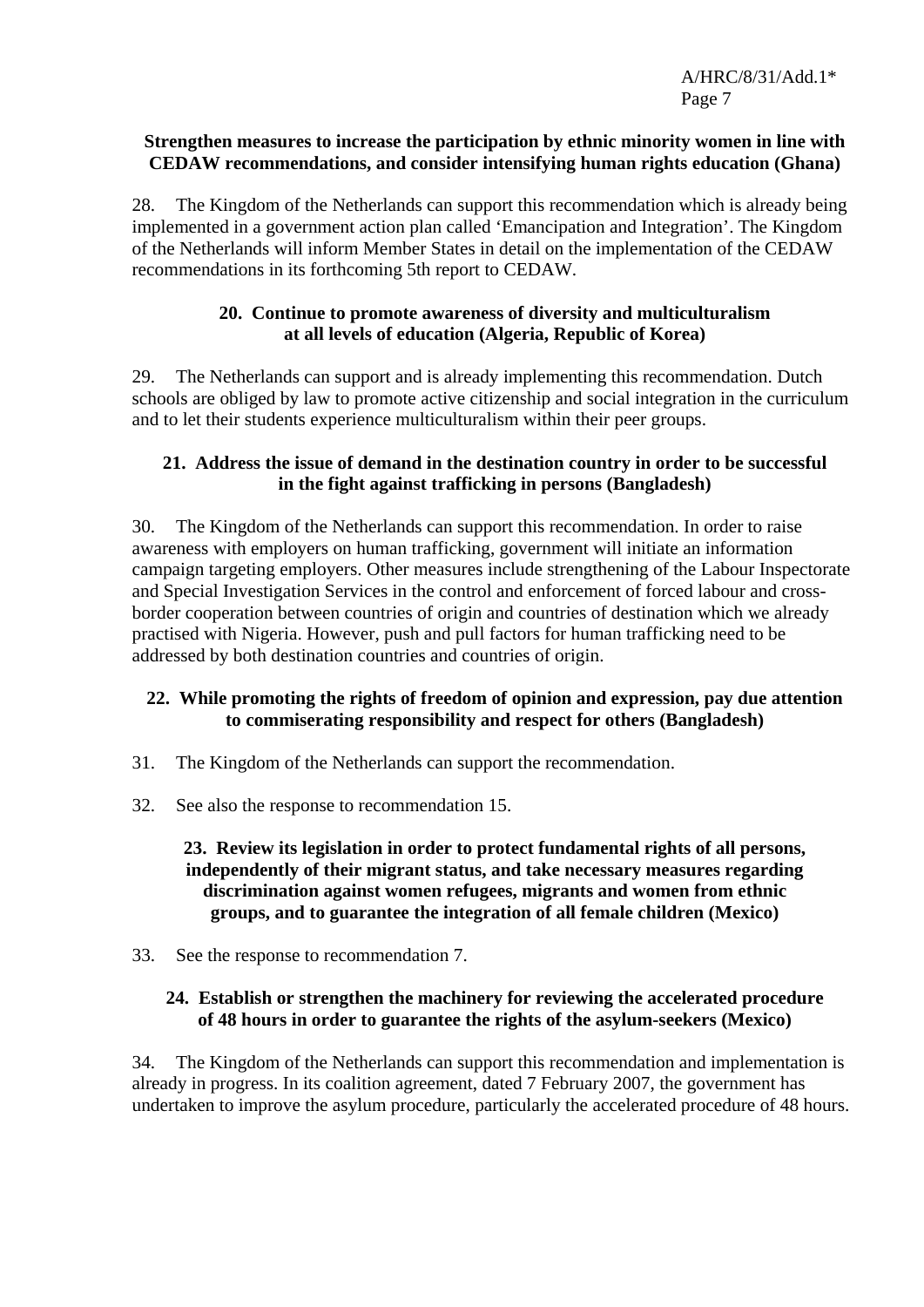The review of the asylum procedure will also focus on speeding up of the standard asylum procedure. The government intends to present the plans in June 2008.

#### **25. To ensure proper representation of minorities in the labour market as per the ratio of minorities (Algeria)**

35. The Kingdom of the Netherlands can support the recommendation to ensure a better presentation of minorities in the labour market but will not take specific measures aimed at quota or ratio. It is the government's opinion that everybody has to participate in the labour market regardless of sex, race, nationality, religion, age etc. Government does however give special attention to non-Western minorities facing problems in the labour market, by offering help through education, language classes, social networking and job search training.

## **26. Undertake an in-depth study on trafficking and exploitation of children, particularly with regard to sexual abuse, child prostitution and child pornography, as a basis for urgent remedial action in this regard (Algeria)**

36. The Kingdom of the Netherlands can support this recommendation which already has been implemented. Over the last years several studies on child trafficking and related problems such as child abuse and prostitution have been carried out by e.g. the international NGO ECPAT (elimination of child prostitution, child pornography and the trafficking of children for sexual purposes) and the Dutch Ministry of Justice. On a more regular basis attention is being paid to child victims of trafficking in annual reports of our National Rapporteur Human Trafficking and of Comensha (an organisation responsible for registration and assistance of victims of trafficking).

# **27. Accelerate efforts in increasing female representation in top positions in the senior public service to 25 per cent by 2011 (South Africa)**

37. The Kingdom of the Netherlands can support this recommendation and has set female representation in all positions in the senior public service as a policy goal for its present term (2007-2011) with an emphasis on top positions. The government will also evaluate the different ministries' equal opportunities policies in 2010.

## **28. Take legal measures to deal with intolerance and initiate an awareness-raising campaign for the society at large to ensure a more generalized tolerance (Jordan)**

38. The Kingdom of the Netherlands can support the recommendation to initiate an awareness raising campaign for the society at large which will be launched in 2009. Aimed at equal treatment, this campaign will also inform victims of discrimination that they can find assistance at a municipal antidiscrimination bureau where they can also officially register a complaint.

39. The Kingdom of the Netherlands sees no need to support the recommendation to take legal measures to deal with intolerance because a comprehensive legal framework is already in place.